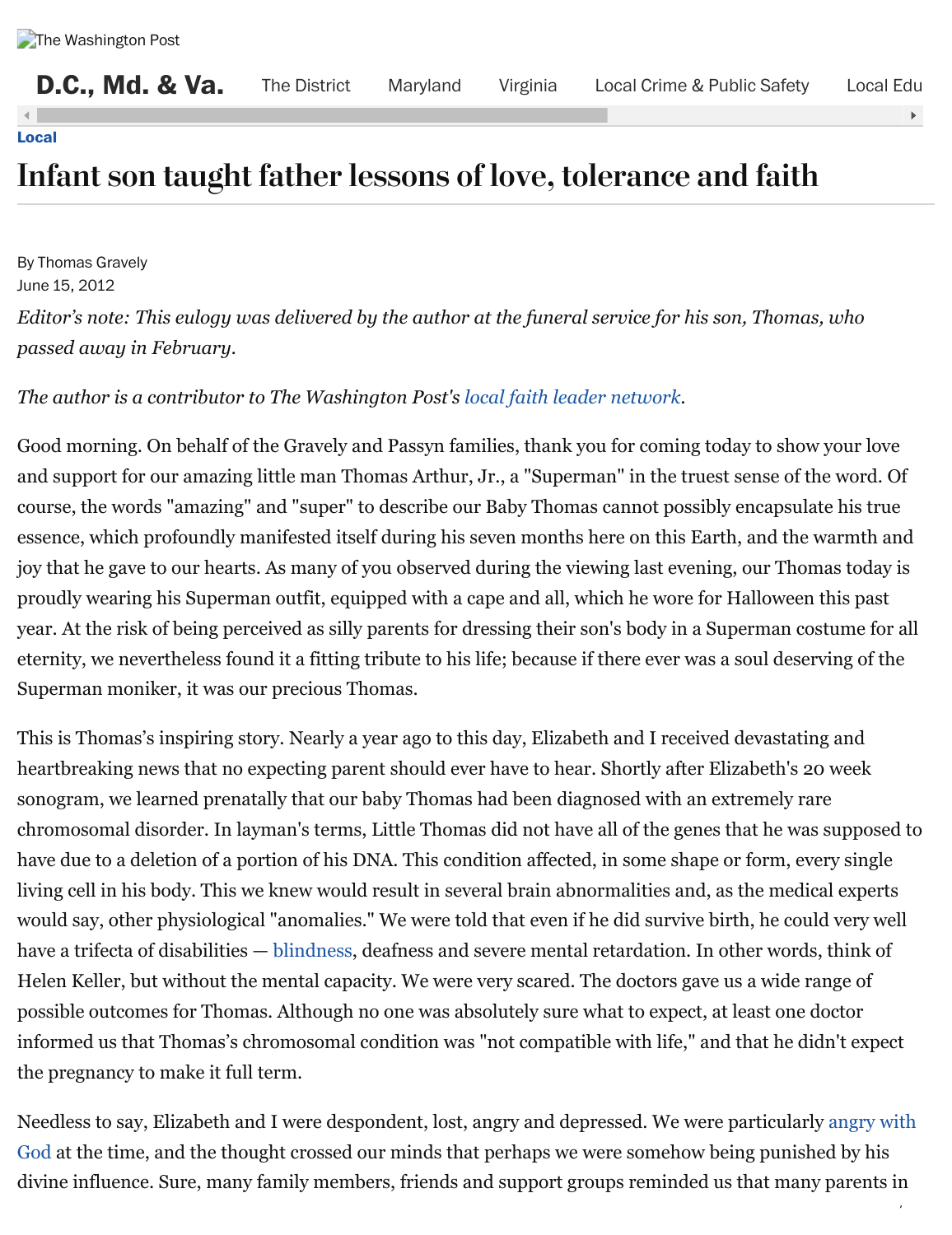our situation go through the [similar emotions](http://onfaith.washingtonpost.com/onfaith/brad_hirschfield/2011/01/getting_angry_at_god.html). Of course they were right, but words of comfort could not take away the pain and anguish that we felt. Thomas's diagnosis notwithstanding, we remained steadfast in our decision to honor the dignity of Thomas's life, and we carried on with the pregnancy. We placed Thomas's fate in God's hands, and we figured that God had a plan for Thomas.

But on July 13, 2011, our Baby Thomas was born kicking, punching, crying and sporting a rather sanguine skin tone (and yes, that was a daddy trait), and much to the astonishment and amazement of the team of doctors on hand in the delivery room, our Baby Thomas was alive! After six days in the NICU, we were finally able to take our Thomas home, which quite honestly, was not something we had prepared for given Thomas's very poor prognosis. What we initially thought of as a curse, turned out to be the greatest blessing from God that we had ever received. Our Baby Thomas was truly a miracle.

Soon after birth, we did learn that Thomas was certainly going to have challenges, but we also knew from the very moment he was born that he demonstrated a strong propensity and desire to live, despite his various syndromic ailments. We vowed that we would do everything within our power as parents to provide a loving environment for Thomas in which he could thrive and flourish. During the course of Thomas's life, he had numerous doctors visits, treatments and hospitalizations. I will not belabor you today with the details of Thomas's many courageous battles during his short time here, because it is ultimately not important, and we would be here, quite literally, all day. What is important is that Thomas fought each obstacle thrown his way with fierce tenacity, and he was triumphant each step of the way. He was a warrior with a strong, yet soft and loving, heart.

Those who had the chance to meet Thomas immediately fell in love with his peaceful demeanor. He was such a good boy, with a pleasant disposition. He had the innate ability to instantly make you feel happy and at peace even if you were in the worst of moods. Thomas did have some vision and hearing impairment, the degree of which we were never really able to determine for sure, but we knew that Thomas could hear our voices, he knew who his parents were, and he was particularly responsive to music, whether it was Coldplay or Beethoven. He knew that he was loved, and he certainly had many happy moments as evidenced by his gleaming smile and soft cooing. We also knew that he was very alert mentally. This gave us hope that Thomas would someday be able to live a fruitful and productive life despite his sensory disabilities. As late as Thursday of last week, and after several promising doctors appointments, we had every reason to be very optimistic about Thomas's progress and his future.

Then this past Friday morning, Baby Thomas suddenly passed away. Elizabeth and I watched in despair as a team of ER doctors and staff desperately tried to resuscitate him, but they were not able to do so. I immediately flashed back to the way Elizabeth and I felt last February when we first learned the news about Thomas's condition...powerless and confused. How could this have happened? Why did it happen? It was as if we were just pawns in some "game" (for lack of a better word) that we didn't understand, and no matter how hard we tried or how much effort we invested, in the end we could not save our Thomas. As parents, we were devastated because Thomas had shown so much progress and development in recent weeks, and we were

/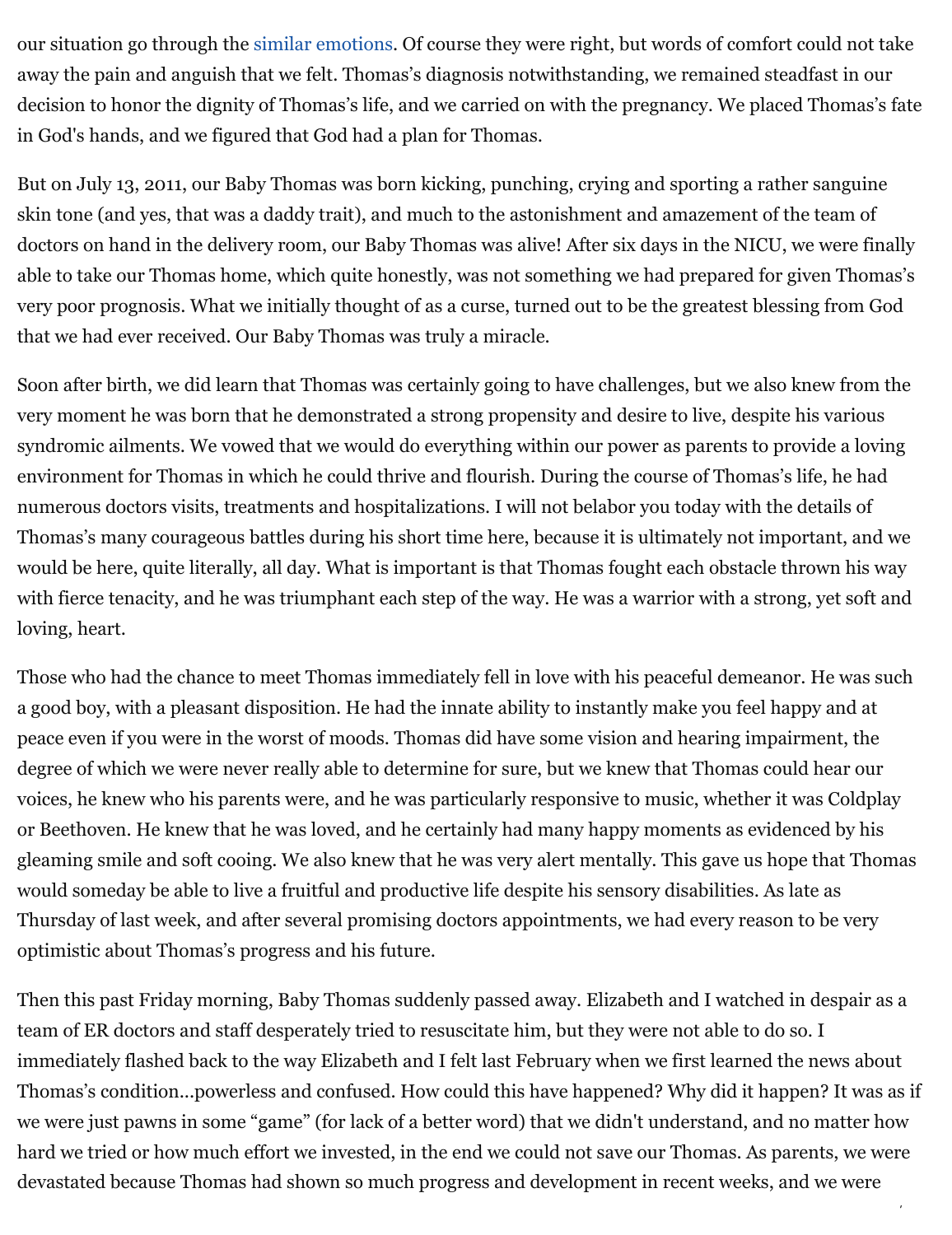looking forward to raising Thomas and watching him continue to exceed expectations. Yet, as I stated earlier, God had a plan for Thomas. And for reasons only the Lord knows, Thomas was taken from us.

Since Thomas's passing, I have relied heavily on the words of the [serenity prayer](http://www.cptryon.org/prayer/special/serenity.html) to make sense of what transpired last week. Although it is a Christian prayer, I believe its message transcends nearly all faiths and systems of beliefs. I'm paraphrasing, but it goes as follows: "God grant us the serenity to accept the things that we cannot change; the courage to change the things that we can; and the wisdom to know the difference." Granted, easier said than done....but poignant words nonetheless.

Although I do not pretend to have God's [omniscient abilities](http://onfaith.washingtonpost.com/onfaith/panelists/susan_brooks_thistlethwaite/2011/03/does_nuclear_power_usurp_the_power_of_god.html), I have spent considerable time during the past few days pondering the meaning and true purpose of Thomas's life, putting his life into perspective and reflecting on the experiences of the past year with our son and with others...I suppose in a way that only a father can.

What was the meaning of Thomas's life? What purpose did it serve for God to place Thomas on this Earth for nearly 7 months, only to take him away from us much too soon? At first, I didn't have an answer, but right or wrong, I eventually came to my own conclusion after some introspection. And my explanation necessarily begins and ends with the very people sitting within these walls this morning.

You see, Thomas was the epitome of love, in its most perfect and purest form. His life's experiences inspired and united so many people, including many of you, whether you realize it or not. It is, in part, why you are here today in support of his memory. Could it be that Baby Thomas was a messenger? Again, only God knows, but if so, what was Thomas's "message?" Perhaps, he was a reminder to us and our community about the importance of love, and the importance of tolerating imperfection in a society where imperfection has increasingly become intolerable....the importance of valuing all human life.

Thomas's story certainly sparked discourse among us about the importance of love, commitment, and selfsacrifice. I know, because I've had conversations with many of you about what you would do if you were "in our shoes," and if you were faced with the prospect of having a child as special as Thomas. To be able to think about these kinds of issues introspectively, in my opinion, makes one a more compassionate person and makes one appreciate more the fragility of human life and the important role that family and friends play in our lives. This in of itself, certainly gives meaning to Thomas' life.

/ Some of who communicated to us that you could not possibly understand or comprehend what we were going through, and that you couldn't imagine going through the "burden" of raising a child with Thomas's condition. Yes, last February, Elizabeth and I shared many of these feelings as well...and those feelings are perfectly understandable. But as I stand before you today, and I know Elizabeth feels the same way, I can tell you that having Thomas in our lives was not a burden, not for a moment, and we enjoyed every minute of our time with him, whether it was at home or in the hospital. He truly was a blessing from God. Thomas made me a loving father, a better husband and a better person. For that I am thankful for Thomas, and I am thankful to God for giving him to us, albeit for a brief time.